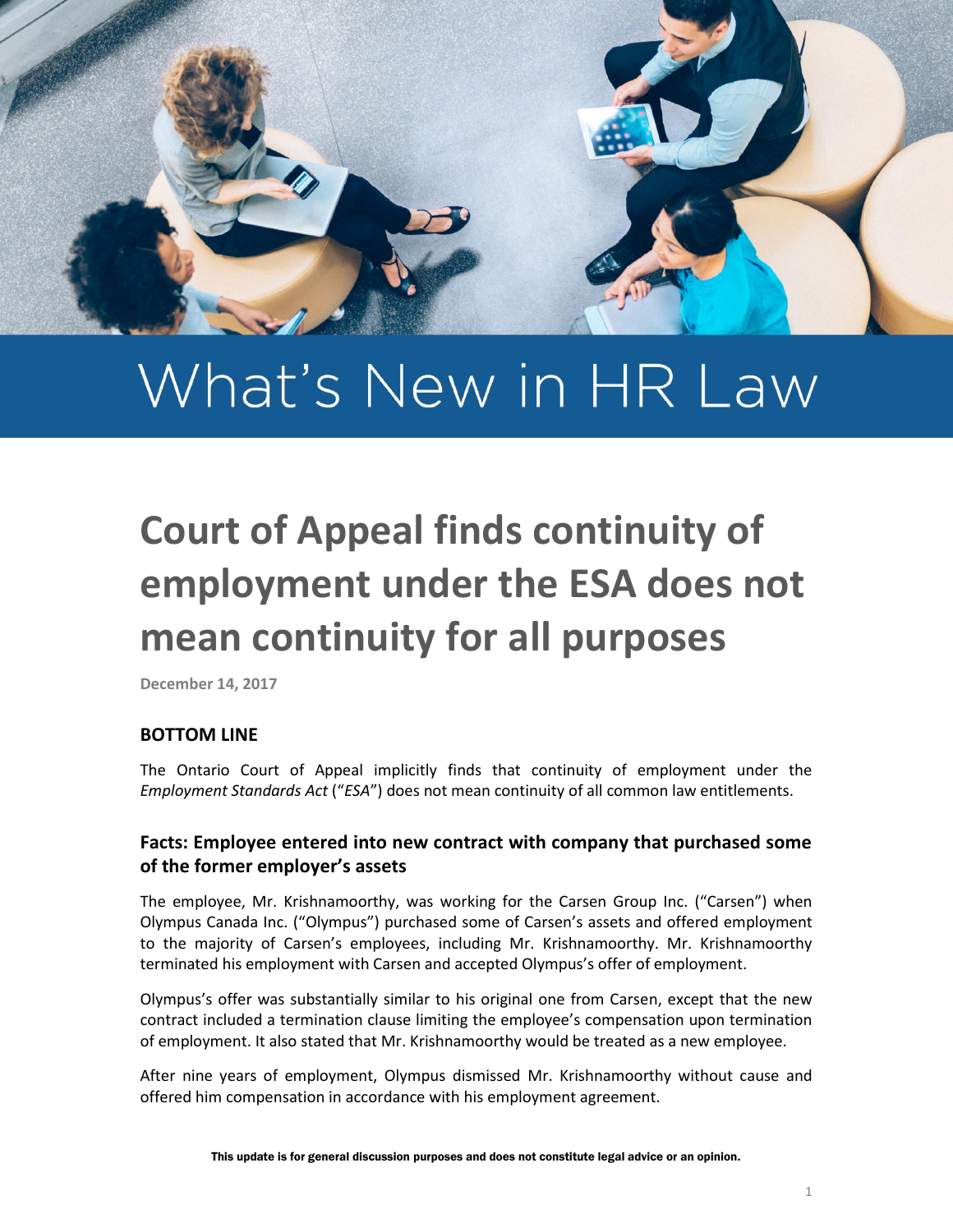# **Superior Court: Employee successfully argues new employment offer employment insufficient consideration for termination clause**

On a summary judgment motion before the Superior Court, Mr. Krishnamoorthy successfully argued that his employment with Carsen and Olympus was continuous due to the operation of subsection 9(1) of the *ESA*. Therefore, Olympus failed to provide him valid consideration for waiving his previous right to common law reasonable notice of termination.

Olympus Canada appealed to the Ontario Court of Appeal. The issue before the Court was whether deemed continuity of employment under the *ESA* applied for all purposes.

#### **Court of Appeal: New offer was sufficient consideration for termination clause**

Writing for the Court of Appeal, Justice Pepall allowed Olympus's appeal and found that its offer of employment to the employee was sufficient consideration for the termination clause.

Subsection 9(1) of the *ESA* deems employment to continue "for the purposes of the Act" to protect an employee's minimum statutory entitlements, such as length of employment. The provision ensures that when an employee begins employment with the purchaser, the employee does not start at zero pursuant to the *ESA* calculation for notice without cause.

Justice Pepall held that while subsection 9(1) of the *ESA* operates to deem continuity of employment due to the asset purchase, this did not alter the reality that at common law, Mr. Krishnamoorthy terminated his employment contract with Carsen and entered into a new contract with Olympus, his new employer. Justice Pepall distinguished this case from others where a single employer's offer to vary an existing employment contract was insufficient consideration.

In effect, the Court of Appeal held that continuity of employment for the purpose of the *ESA* under subsection 9(1) does not constitute continuity of employment for the purpose of the common law. Subsection 9(1) of the *ESA* only comes into play when the purchaser employs the employees of the seller. It does not require the purchaser to offer employment to the seller's employees, nor does it stipulate the terms upon which the purchaser must offer employment to the seller's employees.

Therefore, the Court of Appeal concluded that Olympus had no obligation to offer Mr. Krishnamoorthy a contract of employment with an entitlement to common law reasonable notice upon termination. Instead, Olympus could offer him a contract with a termination clause that reduced this entitlement.

## **Check the Box**

The decision affirms that purchasing employers may offer new terms of employment to employees of the seller without providing additional consideration. However:

- An attempt by an employer to vary an existing employment contract must be accompanied by fresh consideration.
- Employers must still comply with the minimum *ESA* requirements.